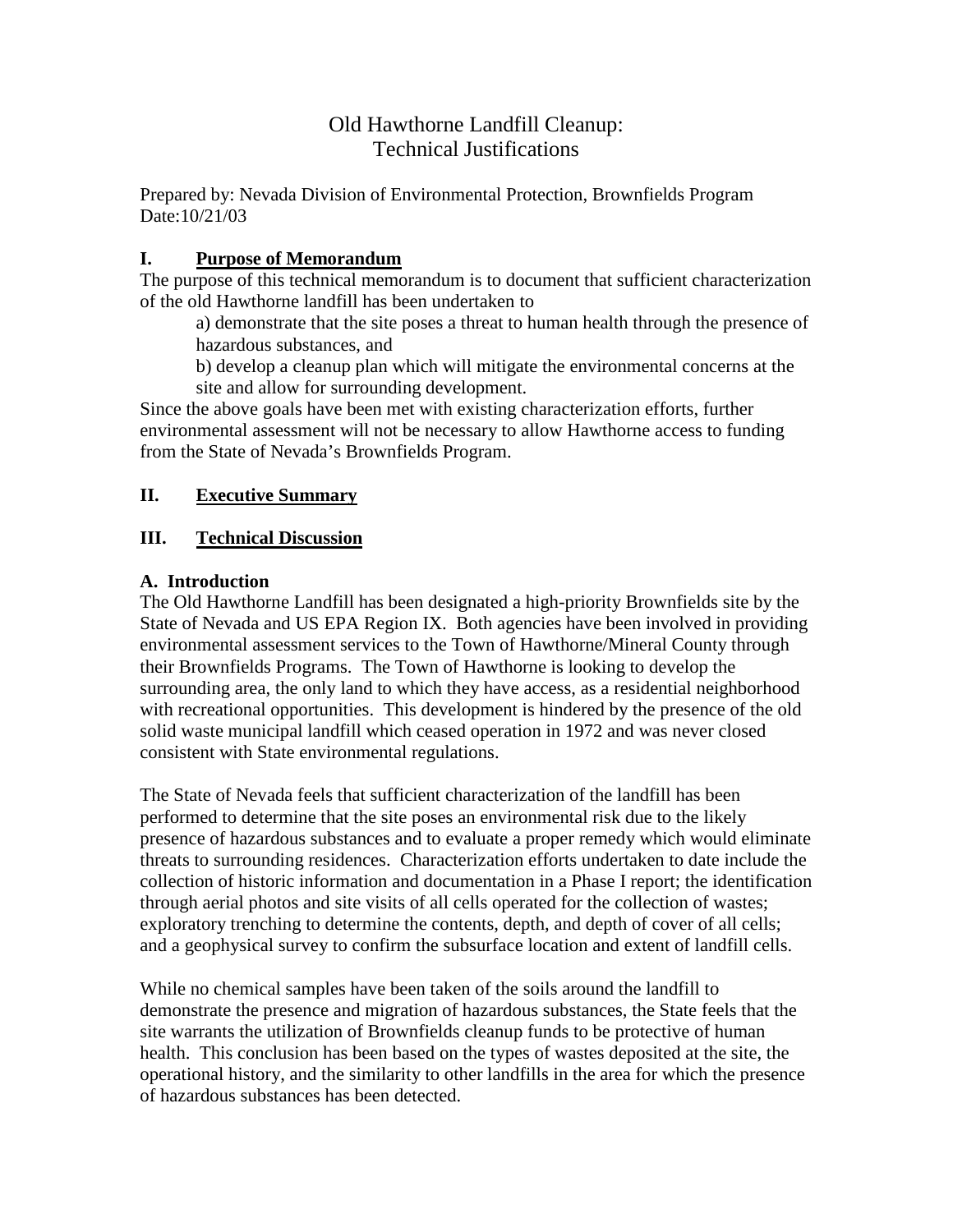#### **B. Source Characterization**

The Old Hawthorne Landfill which is located approximately one quarter mile west of the Town of Hawthorne was operated as a municipal solid waste landfill until 1972. Reports indicate that the landfill may have been accepting waste as early as the 1920s, but characterization efforts indicate that much of the waste was from the 50s and 60s. There is no indication that waste was placed in landfill trenches later than 1974, though illegal surface dumping of material has continued to be a source of waste collected at the site.

Little or no operational records were kept for the landfill, but all available historic evidence and current characterization efforts undertaken indicate that the landfill contains household or municipal wastes which were placed into a series of trenches and burned prior to burial. There is no indication either from historic sources or exploratory trenches of bulk disposal of Hazardous, Toxic, or Radioactive Waste nor were there any discovered ordinance or explosives.

During potholing activities conducted at the site through a Targeted Brownfields Assessment, waste in the trenches was characterized as containing primarily glass, metal, and some wood and paper mixed with ash. There were four areas of the site which contained materials other than municipal waste. These cells contained predominantly large metal debris (most of which could be dated past 1972).

The areas where environmental concerns most likely exist are the cells with burned municipal wastes. Due to the large size of the landfill and the long operational history, it would be impossible to fully characterize the wastes which were disposed of at the landfill. There is however a high likelihood that significant amounts of household hazardous wastes were disposed of in the landfill including pesticides, solvents, batteries, paints, and thinners. Beyond the household hazardous waste which may have been deposited at the landfill, the ash resulting from the incomplete combustion of a variety of wastes also poses an environmental threat, as combustion is known to result in the production of a variety of polynuclear aromatic hydrocarbons, a number of which are known carcinogens including benzo(a)pyrene, and the concentration of heavy metal contaminants including arsenic, cadmium, and lead.

The Nevada Division of Environmental Protection believes that the site has been sufficiently characterized to determine that the site is a recognized environmental condition due to the release or threat of release of hazardous substances which needs to be addressed prior to development of the area by the Town of Hawthorne. Sufficient characterization also exists to implement a cleanup plan which would be protective of human health and the environment with regards to the pathways of potential exposure.

#### **C. Other Landfill Studies**

Since landfills, especially old landfills, contain a variety of wastes it becomes difficult to develop a sampling plan to characterize the full range of contaminants that have been disposed there. Usually, landfill sampling is done on leachates, surrounding soils, and groundwater rather than the wastes in order to determine the mobility of contaminants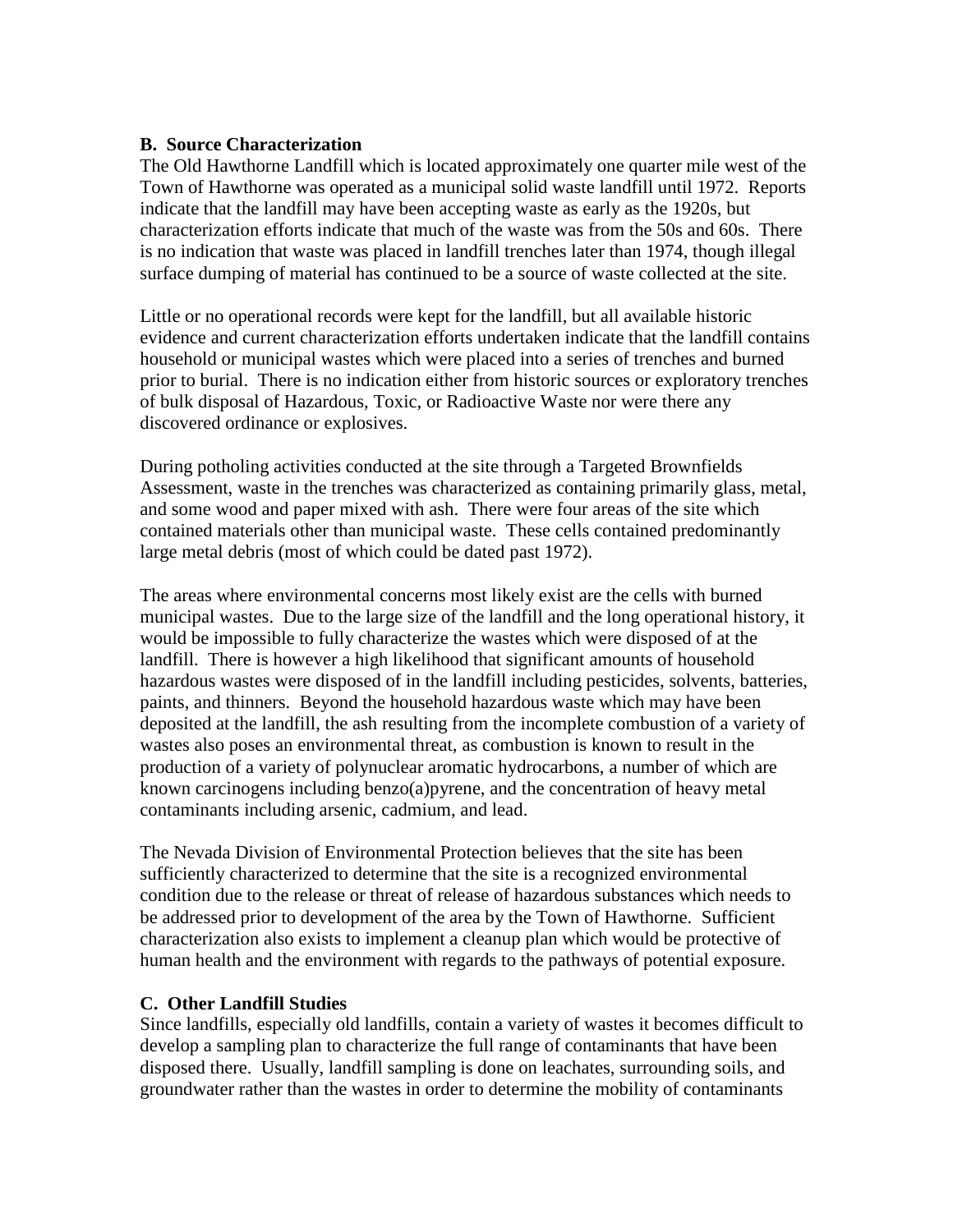and the likelihood that the landfill poses a threat to human health through various exposure pathways. Fortunately, large amounts of data have been collected on landfills in Nevada similar to the old Hawthorne landfill to make conclusions about the types of threat it is believed to pose.

#### *C1. Babbitt Landfill*

The town of Babbitt, located just north of Hawthorne at what is now considered part of the Hawthorne Army Depot, was at one point roughly the size of Hawthorne. Babbitt housed military families and workers from the nearby Hawthorne ammunition plant. The town of Babbitt operated a separate municipal waste landfill approximately one mile northeast of the old Hawthorne landfill. All existing documentation and historic information sources indicate that the Babbitt landfill accepted similar wastes as the Hawthorne landfill and used the same disposal procedures (burning in trenches followed by burial).

The US Army Corps of Engineers administered an investigation of the landfill under RCRA authorities in 1997; Ecology & Environment, Inc. conducted the sampling. The sampling entailed the collection of ten surface soil grab samples and seventeen subsurface soil samples taken beneath the landfill debris. No waste samples were collected, only native soils. Three groundwater monitoring wells were also installed to determine any possible impacts to drinking water supplies. Soil samples were analyzed for semi-volatile organic compounds, pesticides, polychlorinated biphenyls (PCBs), heavy metals, explosives, total petroleum hydrocarbons (TPH), and polynuclear aromatic hydrocarbons.

Detectable levels of all these compounds were found in both surface and subsurface samples indicating some migration of wastes impacting native soils. However, there were very few detectable hits above the soil remediation criteria as listed in the report with a few notable exceptions. Lead was found to be above the remediation criteria of 100 mg/kg in two surface sample locations. PCBs were also above the remediation criteria in one surface sample. No groundwater impacts associated with the landfill were discovered.

The report concluded that the samples above the remediation criteria did not indicate the likelihood of "bulk hazardous waste disposal." This is consistent with our understanding of both landfills: that neither was used for any other activities than the disposal of municipal solid waste. The results of the sampling, however, do show the presence of hazardous substances which can be attributed to municipal solid waste. The old Hawthorne landfill likely has the same contaminants (pesticides, metals, PCBs, and polynuclear aromatic hydrocarbons) present in soils impacted by the historic disposal of household hazardous wastes and burned municipal solid waste.

#### *C2. Semi-arid Landfill Study*

The Nevada Division of Environmental Protection, Office of Solid Waste has commissioned a study to support its regulations for final covers (compacted lowpermeability soil) or alternative final covers (uncompacted native soils) at low risk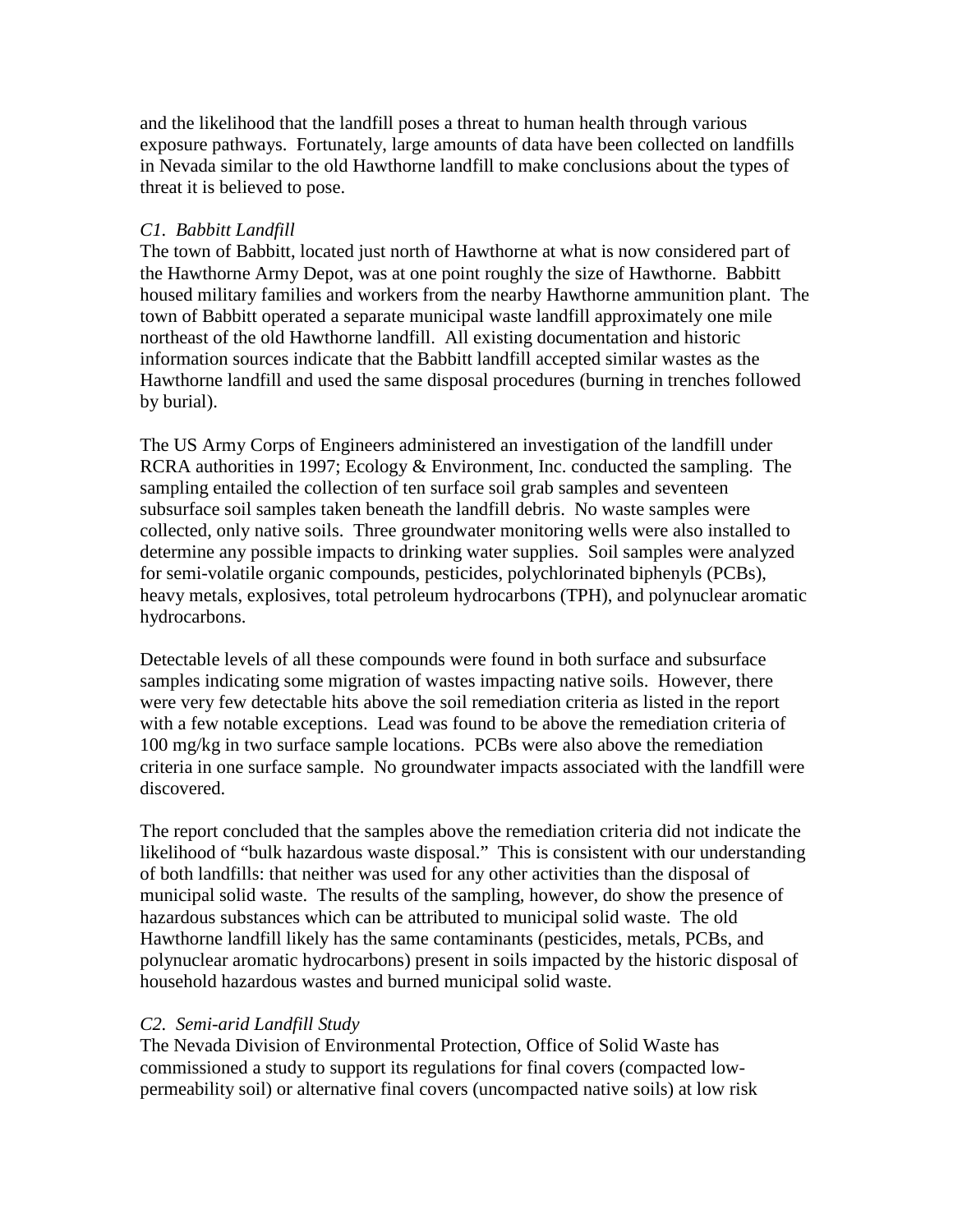municipal waste sites. The study examined the leaching characteristics and likelihood of groundwater contamination at several old landfills in Nevada. These landfills shared similar characteristics to the old Hawthorne landfill: no engineered cover, low annual precipitation, not subject to significant snow accumulation, and no deep waste disposal.

Groundwater impacts were studied at three historic landfills across the State, with at least one in a community in close proximity to Hawthorne. Monitoring wells were installed at the site and sampled for a variety of potential leachate contaminants. The study found a low propensity for leachate migration and no groundwater impacts even where groundwater was found to be relatively shallow.

The study was helpful in demonstrating the effectiveness of alternative covers composed of uncompacted native soil with native vegetation to be as great or greater at preventing waste migration through leachate generation as an engineered, compacted cover. The natural processes of evapo-transpiration and runoff were shown to prevent infiltration especially in such arid conditions as experienced in Hawthorne.

## **D. Pathways of Concern**

Based on our understanding of old municipal solid waste landfills in Nevada, as discussed in the preceding sections, a number of pathways of concerns can be evaluated to determine whether the old Hawthorne landfill poses a threat to current or future surrounding residents based on the presence of hazardous substances.

## *D1. Direct contact with contaminated soils*

At most municipal solid waste sites, direct contact with contaminated materials is not usually a pathway of concern due to two reasons: the presence of cover materials which make the waste inaccessible and the construction of the landfill in remote, undeveloped areas. The current condition of the old Hawthorne landfill and its location are such that direct contact with contaminated soils is a concern.

The Babbitt landfill study indicated the presence of hazardous substances in surface grab samples (0 to 6 inches); lead and PCBs were both found above soil remediation criteria. The current cover condition of the old Hawthorne landfill is similar to the Babbitt landfill and in some cases may be worse. There are some cells containing burned municipal waste with virtually no cover material, leaving the wastes accessible from the surface. Not only is the cover insufficient in places, but it has been entirely compromised in other places where vandals have dug into the landfill cells in search of old bottles. These activities have resulted in the deposition of waste materials at the surface of the landfill.

The landfill location is less than a half mile from the nearest residence, and with the planned residential development around the landfill, there is no reduction of possible exposure due to the remoteness of the site. Due to the number of roads and paths through the landfill, the site is used frequently for hiking and dog walking purposes by the nearby residences which may increase exposure.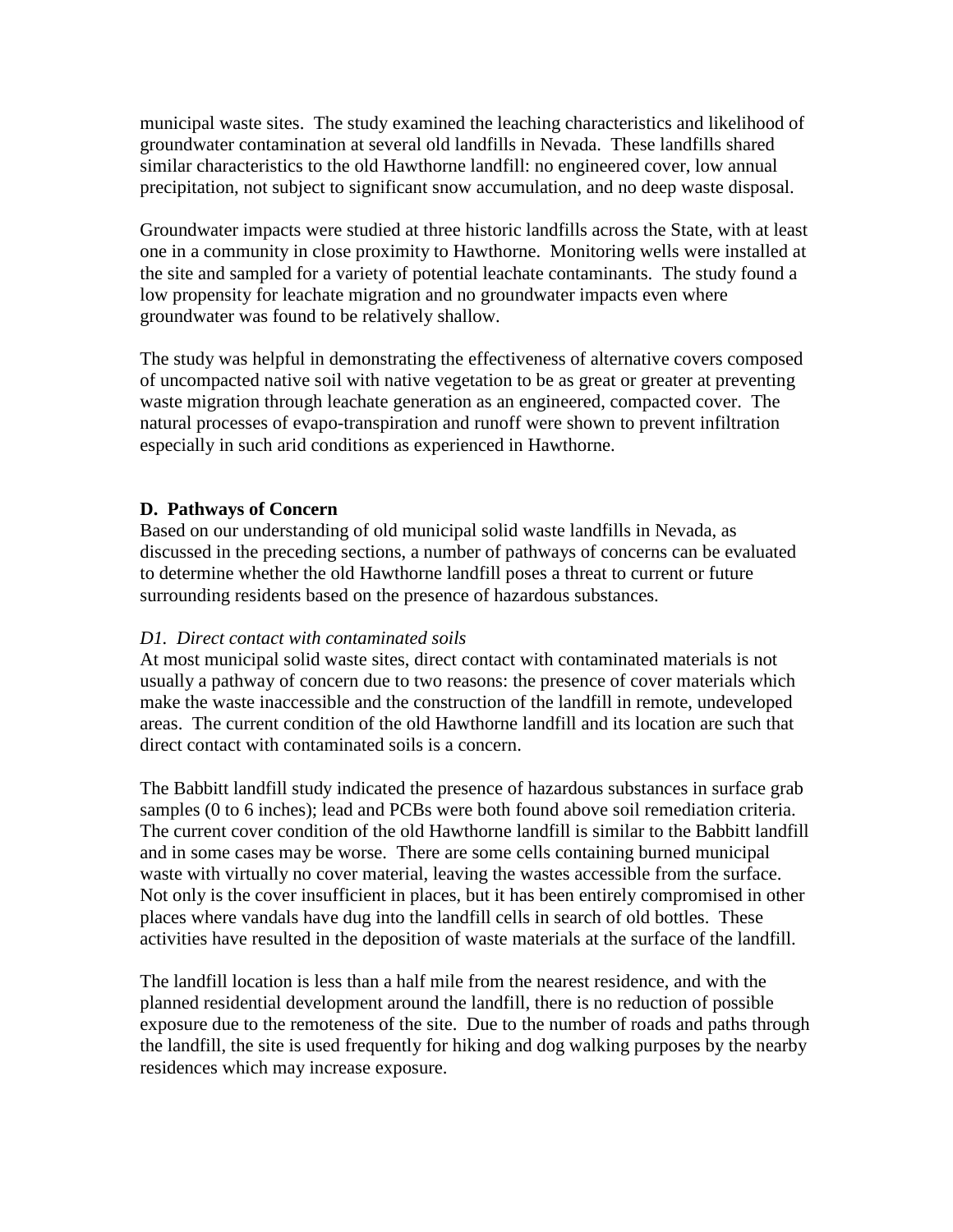Fortunately, direct contact with wastes can be easily minimized with the construction and maintenance of an appropriate cover using native uncompacted soils which would make the wastes unavailable from the surface of the landfill.

#### *D2. Direct contact with contaminated leachates*

Even in landfills where waste material is adequately covered, direct contact can remain a problem due to the presence of leachates which can percolate through the cover material. Often the leachate concentrates contaminants found in the waste material and expresses itself on the ground surface where it is not only accessible as an exposure pathway but may also cause native surface soils to become contaminated. Landfills are therefore operated to ensure that water does not come in contact with waste material creating uncontrollable leachate problems.

Nevada is fortunately a very arid environment. With less than 8 inches of precipitation a year and a high evapo-transpiration rate in the vicinity of the old Hawthorne landfill, there is a low likelihood of leachate generation. However, the current condition of the landfill cover may facilitate, rather than prevent, infiltration of meteoric water to landfill waste materials. There is no grading of the cover to prevent run-on from upgradient drainage areas, and there are a number of topographic depressions associated with the landfill cells which may promote the collection of runoff water directly above waste materials.

If the landfill were to be left as is and the surrounding area was developed as residences, there would be a high likelihood that residents could come into contact with leachates containing hazardous substances, especially after meteoric events where water can collect in landfill depressions. To prevent this exposure pathway, the landfill cover should be constructed with sufficient run-on/runoff controls and proper grading.

#### *D3. Leaching of contaminants to drinking water*

Concerns with leachates at landfills go beyond the direct contact exposure scenario. Leachates may cause problems even where there is no surface expression since they are the most common transport pathway for contaminants in waste materials to reach groundwater drinking water sources.

At the old Hawthorne landfill, even with its insufficient cover, there is a very low likelihood of drinking water contamination. This is due to the depth of groundwater, which is approximately 250 feet below ground surface, and the high evapo-transpiration rates. Still, it is recommended that the cover of the landfill be constructed and maintained in order to minimize water infiltration, and institutional controls be implemented to prevent any activities which may result in the wetting of waste materials.

## *D4. Landfill gas production*

Another problem with water infiltrating waste materials is the creation of an environment promoting landfill gas production. However, due to the age of the material, the fact that the waste was burned prior to burial, the arid environment, and the lack of any evidence that great amounts of methane are currently being produced at the site, concerns about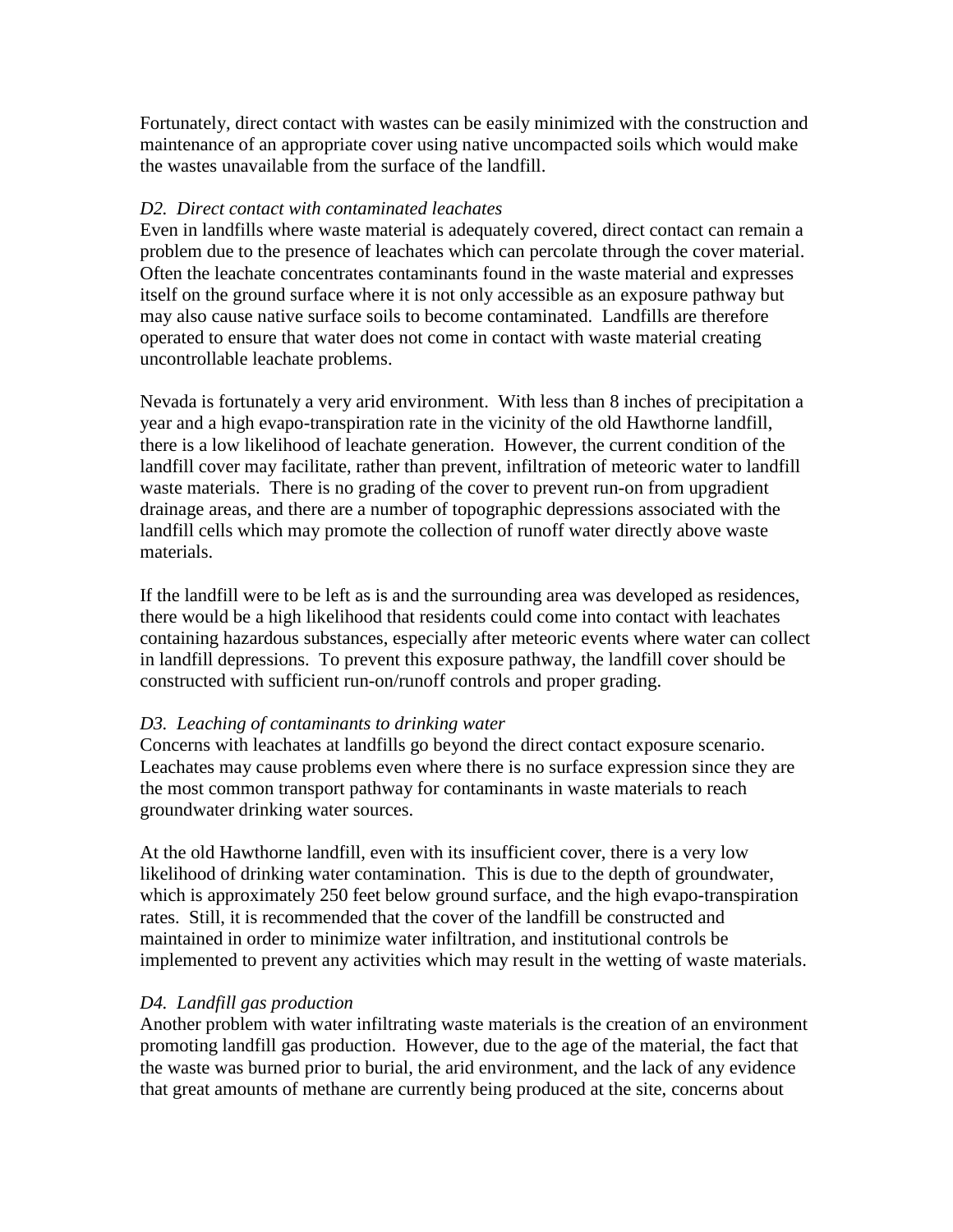landfill gas are minimal. Similar to the drinking water pathway, it is recommended that the cover of the landfill be constructed and maintained in order to minimize water infiltration, and institutional controls be implemented to prevent any activities which may result in the wetting of waste materials.

### *D5. Windblown Particulates*

Even though landfill gas production is not thought to be a concern at the old Hawthorne landfill, a pathway of concern exists which may expose nearby residents to hazardous substances through air migration. Wastes, specifically any ash from incomplete waste combustion, exposed at the site either because of the lack of cover or vandalism have the potential to be distributed as particulate matter. The site is currently uncontrolled, and vandals have unrestricted access to the site with heavy equipment capable of excavating in the landfill trenches in search of old bottles. These activities deposit waste materials directly on the surface of the landfill and are often left uncompacted.

Site access needs to be restricted to prevent vandalism and on-going illegal dumping. It is recommended that fencing be erected and major roads gated to prevent vehicle access. Access through pedestrian trails could still be provided, but some outreach activities should be conducted in order to educate the citizens about the Town of Hawthorne's efforts to clean and maintain the site. This would discourage vandalism and illegal dumping..

## **E. Conclusion**

Due to the likely presence of hazardous substances, lack of sufficient cover, ready access to the site, and proximity to residents, the State of Nevada would require that the Town of Hawthorne undertake cleanup activities at their old landfill. State regulations require these old landfills (closed prior to the enactment of Subtitle D) to maintain a cover to be protective of human health. The old Hawthorne landfill does not currently meet these State requirements and needs to be cleaned up accordingly.

The old Hawthorne landfill is classified as a low-risk municipal waste landfill because of the low likelihood of water infiltration and leachate generation, but it is a high-risk site for the direct contact and airborne particulate exposure pathways. It is therefore appropriate to allow an alternative cover of native soil with native vegetation rather than an engineered cap of low conductivity material. Surface wastes should either be consolidated and buried on-site or taken to an off-site facility as appropriate. The soil material used for the cover should be of such thickness and composition to absorb precipitation without significant leakage into the waste mass. The cover should be designed with drainage control structures that prevent surface water runon and graded to eliminate depressions and promote runoff. It should be revegetated during the next fall planting season.

Fencing and signage should be erected to prevent vehicular access and illegal dumping. A community notification process should be enacted to remind community members that dumping is illegal at the old landfill, and trash should be taken to the permitted facility